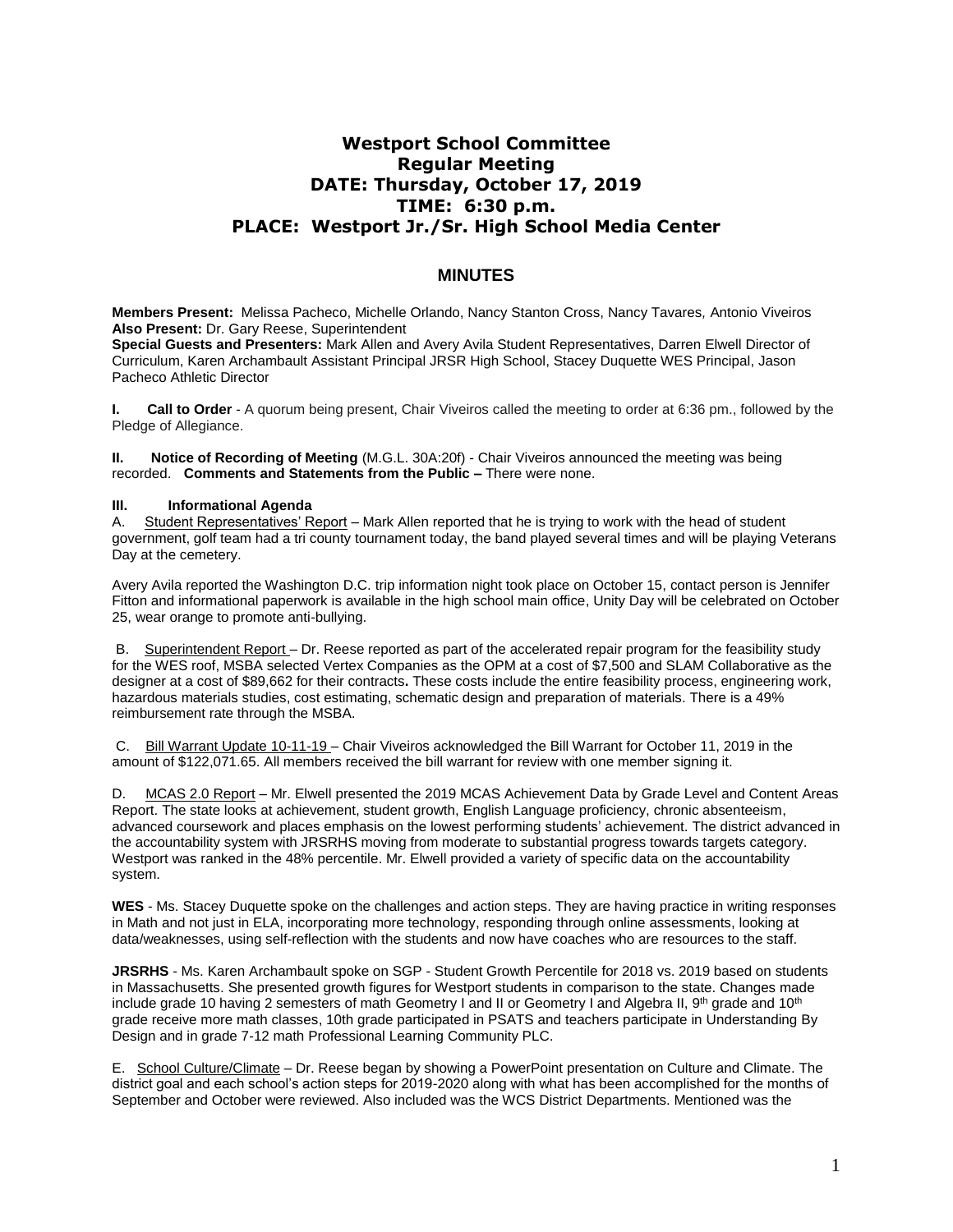VOCAL survey. The leadership team has adapted some of the same indicators from this survey for faculty, staff, parents and community members to respond to about measuring perceptions. Surveys will be administered in the fall and late spring. Principals and department heads were in attendance to answer any questions. There were no further questions from the members.

F. Acknowledgement of WEF Grant for the Seven Day Artist-in-Residence Puppetry Workshop at the MAC – Dr. Reese informed members this grant has been ongoing and provides the students with the opportunity to experience puppet shows as well as creation of their own puppets to put on a performance. The funds of an additional \$2,000 will be used towards stipends. There is no action needed. All members acknowledged this grant.

G. School Building Committee Update – Chair Viveiros reported the SBC had a meeting yesterday. There was a successful groundbreaking last week. Third graders were in attendance due to their class being the first students to attend the new school for all their school years. Additional items discussed was well testing, issue with Green St. property survey with a possible need to rearrange parking, removal of tennis courts lights and repurposing them to another organization. On the site there is earth moving, clearing and trailers have arrived. Next meeting is November 20.

## **IV. Action Agenda** A. Review and Act on Minutes of Thursday, October 3, 2019 – A motion was made to approve the Minutes of Thursday, October 3, 2019. Motion by Orlando, seconded by Tavares 4/0/1 (Stanton Cross abstained) B. Review and Act on Appointment of Westport Delegate for MASC Annual Meeting – A motion was made to nominate and appoint Michelle Orlando as a delegate to represent and act on the districts' behalf at the MASC Annual Conference. Motion by Tavares, seconded by Pacheco 6/0/0 C. Review and Act on MASC Resolutions – Chair Viveiros asked committee members to read over the 9 resolutions that will be presented at the MASC Conference. Ms. Tavares suggested if SC members have an opinion on these resolutions forward them to Ms. Orlando so she can act in behalf of the SC. D. Review and Act on WJSHS FY20 Class/Club Offerings – Mr. Pacheco spoke on behalf of the clubs. A new club

offering called Medical Club for the 2019-2020 School Year is being proposed. A motion was made to approve and add the Medical Club to the WJSHS FY20 Class/Club Offerings. Motion by Tavares, seconded by Stanton Cross 5/0/0 A motion was made to approve the list of WJSHS FY20 Class/Club Offerings. Motion by Tavares, seconded by Stanton Cross 6/0/0

Dr. Reese is working with the MTRS on allowing a stipend to be pensionable.

G. Review and Act on a \$2000 Donation from Samuel Young (former WHS student) for the WHS to Help Support Efforts to Increase Student Access to Career and Educational Opportunities *(taken out of order) -* Dr. Reese explained this grant supports looking at ways to teach students about different careers.

 A motion was made to accept the \$2000 Donation from Samuel Young for the WHS to Help Support Efforts to Increase Student Access to Career and Educational Opportunities.

Motion by Tavares, seconded by Pacheco, all were in favor, motion passed 5/0/0

H. Review and Act on a Donation of a Golf Cart from Mr. Viveiros for Use by the WJSHS *(taken out of order)* - A motion was made to accept the donation of a Golf Cart from Mr. Viveiros for Use by the WJSHS.

Motion by Tavares, seconded by Pacheco 6/0/0

E. Review and Act on 1:1 Technology – Dr. Reese outlined 1:1 Technology Implementation by showing a detailed PowerPoint covering advantages, disadvantages, being successful and a 10-year projection. Grades targeted would be 9 -11. The plan would be next year to purchase for incoming 9<sup>th</sup> graders in 3 consecutive years. An analysis would then be conducted. In 2025, expand purchase to  $9<sup>th</sup>$  and  $5<sup>th</sup>$  grades. Other items considered are to lease the Chromebooks over 3 years, purchase Chromebooks at \$320 each including license and case, as well as a \$30 annual student insurance fee. Cost savings of \$10,000 -\$15,000 on textbooks and printing/copying savings was mentioned.